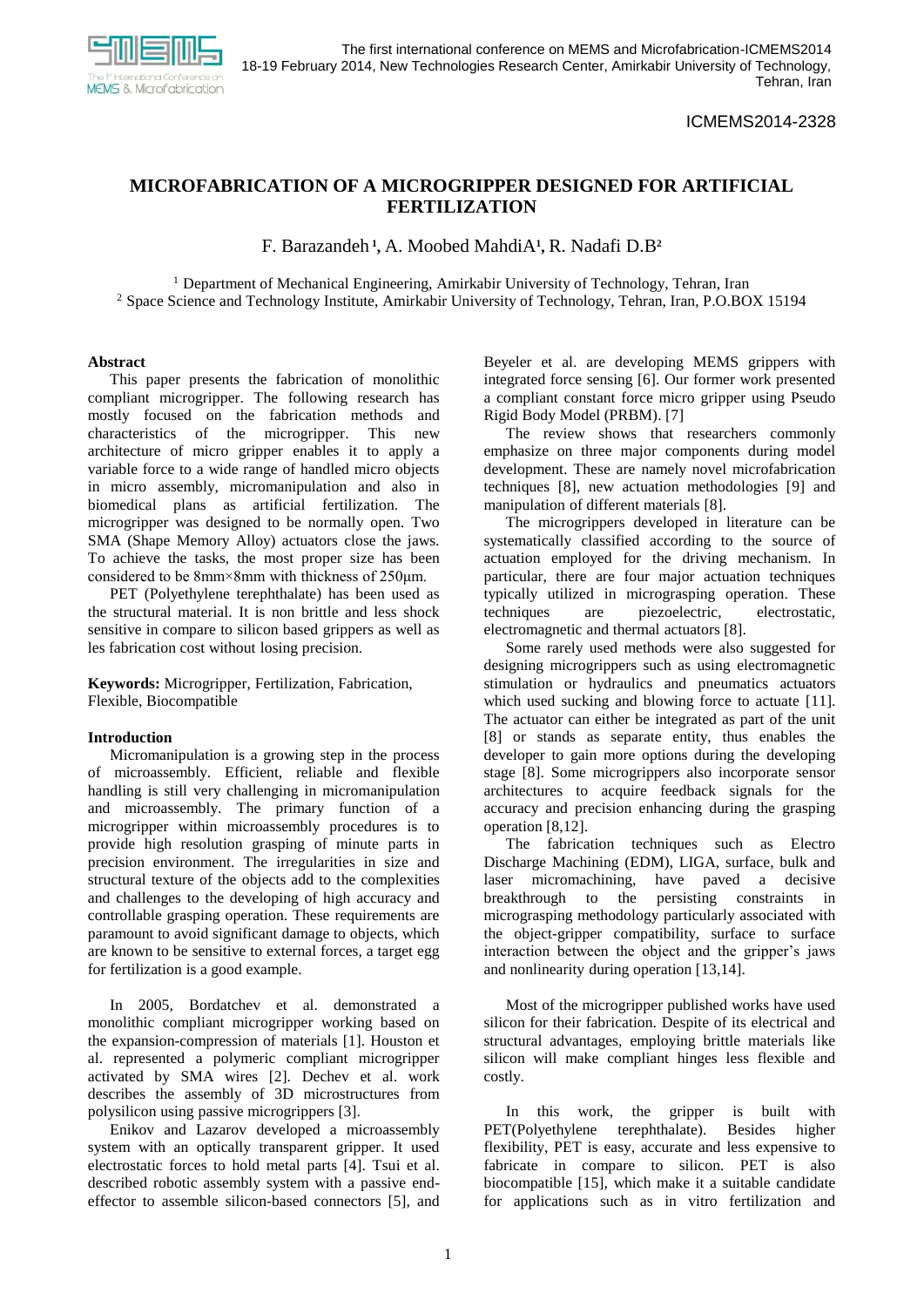laboratory cell experiments. The microgripper is designed to grasp any object in the range of 100 to 400 microns but the initial intention was to grasp eggs for in-vitro fertilization.

Figure1 is shown a schematic of gripper design and its characteristics dimensions.



Figure 1: schematic and dimensions of compliant micro gripper with the flexural hinges thickness shown.

### **FEA validation of design**

Finite element analysis was performed to investigate the compliant mechanism. The 3D elements are used to model the microgripper mechanism and predict the stress concentration and displacements of the microgripper. Mechanical strength and gripper performance are validated by ABAQUS software. The material properties that are used for this model are PET mechanical properties with the modulus of elasticity equal to 2800Mpa and the yield stress assumed to be 60Mpa for this material.

The load applied at the hooks designed at the bottom of the gripper's jaws with continuous load condition increase from 0mN to 1.6mN.For the contact condition a friction coefficient was assumed between the griper's jaws to prevent the jaws cross each other, if half body model analyzed this condition was not necessary.



Figure2 Image of ABAQUS full body model analyze of microgripper. As shown the maximum stress occurred in design is much lower than yield stress. The critical joints determined with a circle.

The model was meshed with the ABAQUS automatic mesh and the smallest mesh had a 2μm dimension.

As the analyzed images show the stress concentration occurs at the notch hinge points as shown in Figure2. The maximum stress was found to be 4Mpa, which is much smaller than the yield stress and the elastic modulus of the material.

### **Fabrication process on PET wafers**

Polyethylene terephthalate (PET) is a robust material and chemically resistant to many solvents. These characteristics make it a suitable choice for many large area electronic applications. Also in the following study the microgripper is fabricated form PET using a UV assisted vertical etching process [16]. The presence of the UV light promotes etching in the direction determined by the incident photons. Contrary to the etching methods of described in literature [17] where either an X-ray radiation or energetic ion bombardment is used to accelerate the etching process. In adopted fabrication method only a UV source is utilized during the chemical etching of the substrate.

In fabrication of this gripper, PET has been chosen over SU8. This selection has been made based on basic different in fabrication process of our designed gripper and experimental limitations in our fabrication lab. In SU8 grippers, normally SU8 has been spin sputtered on top of the wafer and will be followed by a LIGA process. But, in this study, gripper has been design using maximum thickness of the wafer. In other words, unwanted parts of the mask have been etched away through all substrate thickness. In addition to this fundamental difference, making such a thick SU8 or PMMA layer like the one fabricated in this paper needs hours of lithography, which was not a part of interest of authors, and was not compatible with our fabrication equipment specifications. Considering all of the above, authors decided to employ biocompatible PET to fabricate the gripper, as it's more compatible to the design and easier to fabricate .

The fabrication process used for PET in this case is general vertical etching under ultra violate beam. The gripper material was chosen to be PET because of its high deformation capability that happened during the gripper's jaws movement.

The first step was to remove the gelatin layer on the PET wafers. To remove this layer dissolved dichloromethane (DCM) was used [18].

The masking layer used in these experiments is a Si layer deposited with the Plasma Enhanced Chemical Vapor Deposition (PECVD). This mask has been found to be suitable in order to protect the PET substrate from the UV exposure as well as the solvent in the protected areas. Using photolithography desired patterns could be made in the masking layer. Setup used in this study is also equipped with a water-cooled glass container. This container is also equipped by a heater to control the temperature of the solvent during etching process [17].

The best masking layer experimented based on stickiness and flexibility are Si and  $SiO<sub>2</sub>$  multi layer because of the PECVD, the layers have impressive quality and low surface roughness and its possible to deposit a none cracked layer on PET, the deposition conditions for these two layer illustrates in Table.1. The basic problem with Si and  $SiO<sub>2</sub>$  masking layers was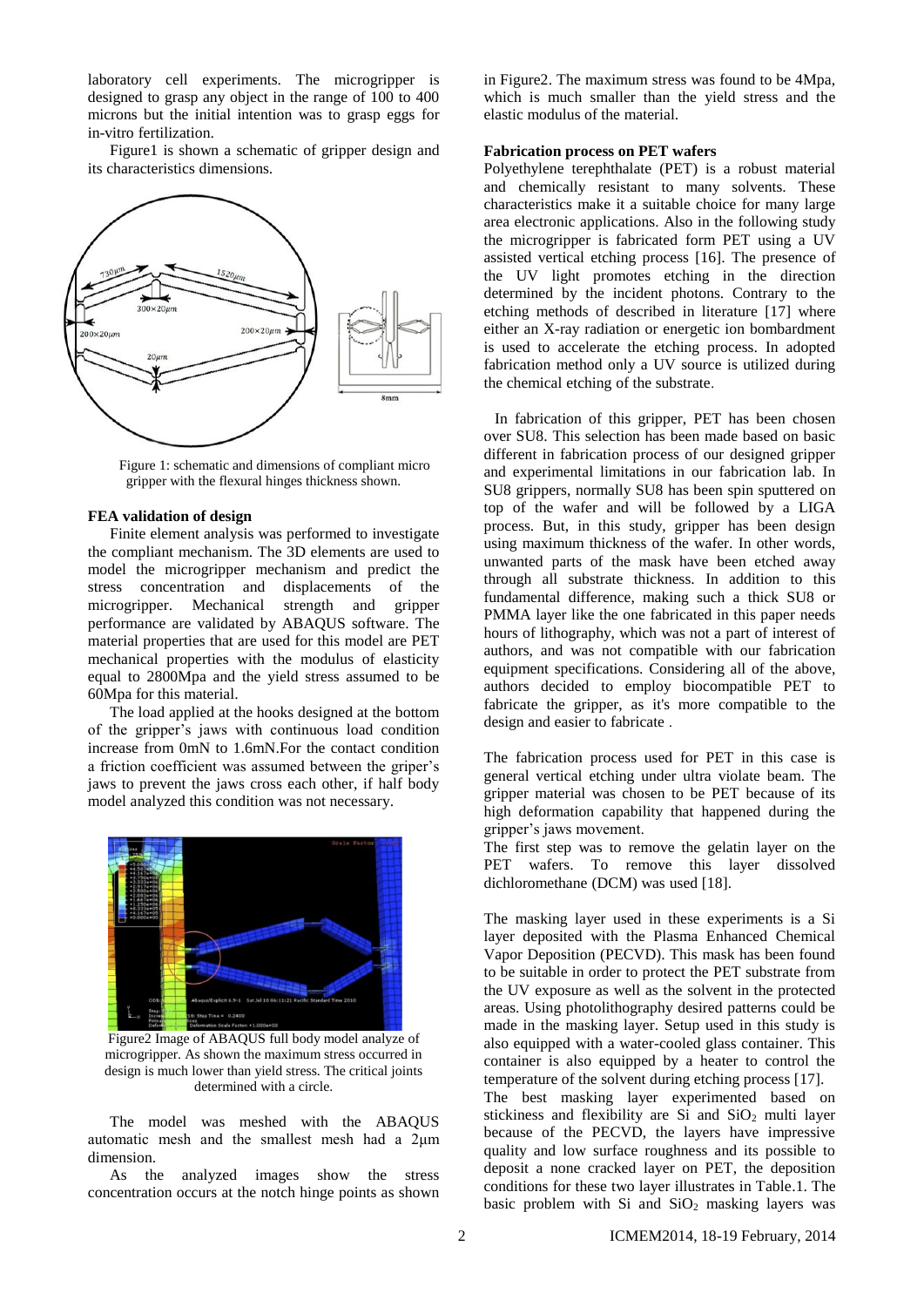difficult etching processes. The masked sample was placed in the Reactive Ion Etching (RIE) device to dryetch the silicon layer in  $SF_6$  plasma. But  $SiO_2$ was etched by liquid HF in this process. Because the  $SiO<sub>2</sub>$  is colorless, it is difficult to realize when the  $SiO<sub>2</sub>$  layer is finished and the etched section reaches the Si layer, so the Si selected for masking layer in this paper.

Table.1.Si and SiO<sub>2</sub> deposition condition applied to final

| sample.          |                  |        |        |        |                |                          |
|------------------|------------------|--------|--------|--------|----------------|--------------------------|
|                  | SiH <sub>4</sub> | RF     | Press. | Dep.   | H <sub>2</sub> | $N_2O$                   |
|                  | Sccm             | Power. | mtorr  | Rate   | Sccm           | Sccm                     |
|                  |                  | Watt   |        | A°∕sec |                |                          |
| Si               |                  | 40     | 450    | 1.25   | 180            | $\overline{\phantom{0}}$ |
| SiO <sub>2</sub> |                  | 80     | 700    | 150    |                | 160                      |

The microfabrication process is shown schematically in Figure3. The deposited silicon layer acts as a mask. It protects the PET surface from exposure to the UV and DMF.



Figure 3: Process flow diagram of microgripper's fabrication steps.

Some etching defects happened during the vertical PET etching process, which are worth mentioning: under etching, eternal deformation that is the most serious defect PET etching faces and cracking during the etching process. Solving some of these problems causes a decrease in the etching rate. Finally by considering experimental results for a better PET etching process, methods like decreasing the temperature to about  $60^{\circ}C$  to  $70^{\circ}C$  (In first experiments 130 $\degree$ C used) before, using the appropriate DMF height on the sample and also adding the DCM in DMF solvent can be mentioned. By applying these methods, the etching rate increased to about 20 to 30 μm/hours. Because of the low temperature, the eternal deformation problem did not happen. The etched PET at this condition has been able to save its good flexibility and strength.

The whole fabrication process can be summarized in

these 10 steps and conditions:

- 1. Silicon deposition on PET using PECVD.
- 2. Photo resist coated by use of the spin coating device with 4000 rpm for 30 second.
- 3. Prebaking the photo resist in the 75◦C oven for 10 minutes.
- 4. Photolithography for 30 seconds.
- 5. Parenting the photo resist.
- 6. Baking the photo resist in the 110◦C oven for 20 minutes.
- 7. Deleting the silicon layer on photo resisted section using SF6 gas in the RIE device with 100W power for 100 seconds.
- 8. Deleting the photo resist remains on silicon layer with Acetone.
- 9. Placing the sample on the holder in the etching device and letting it float under DMF solvent with 4% DCM for a height of 1mm upper than the sample surface.
- 10. Removing the silicon layer in RIE machine.

# **Fabrication Results**

Figure4 and figure5 illustrates a magnified scanning electron microscopy (SEM) image of the final microgripper's structure that we have fabricated. The minimum feature size of this microgripper is the flexure hinges with the size of  $20 \mu m \times 100 \mu m$ .



Figure 4: full body microgripper SEM shows middle joint between jaws, compliant arms and its joints with jaws and wall.



Figure 5: hook designed for SMA actuator connection.

### **Performance test**

An experimental grasping test was performed applying the proposed microgripper device. A sugar particle with the thickness of about 150  $\mu$ m was used for performance test. Figure6 shows images taken from the arms of the microgripper approaching to the sugar particle and grasping it.